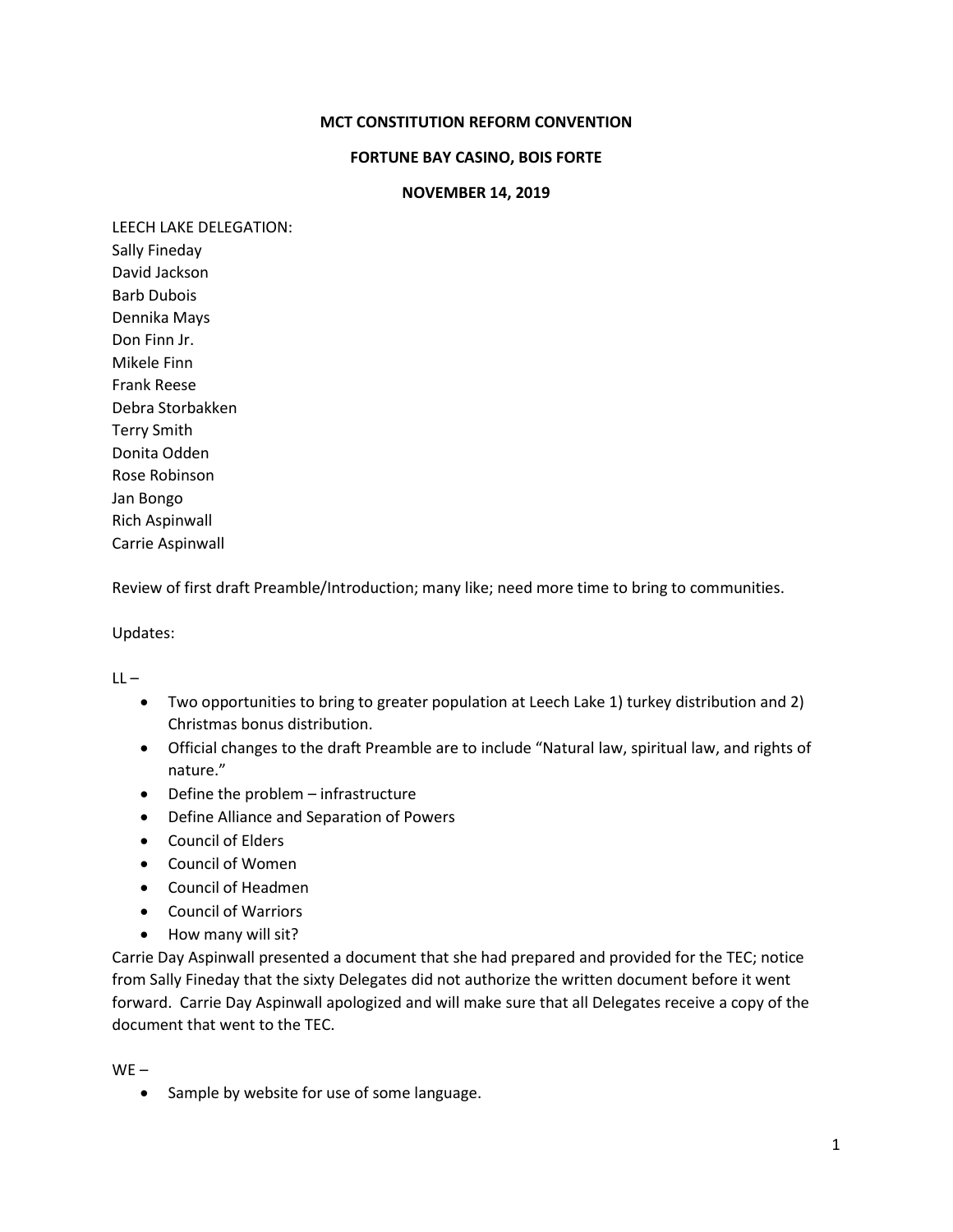- TEC Presentation could have been better expressed to gain more approvals of items.
- Lots of dollars are going out at each meeting to tribal leaders.

 $GP -$ 

- Oversight committee reviews policies of each Reservation.
- Invite TEC to the Reform Convention to tell about the history of MCT and review the financials.
- TEC meeting frustrating, felt like they were criticized and attacked.

 $FDL -$ 

 Action items that were heard and decided upon by the TEC; MCT as fiscal agent was approved; and standard hotel rates was unofficially approved.

 $BF -$ 

- Stan read a paper he had written of the ongoing convention work.
- Update on TEC they were last on the agenda

LL – Sally Fineday asked for consensus on how to present written documentation to the TEC – The Delegation shall approve written documents going to the TEC the month before the quarterly TEC meeting.

| GP – yes | $BF - yes$  | $LL - yes$ |
|----------|-------------|------------|
| ML – yes | $FDL - yes$ | $WE - yes$ |

 $GP -$ 

- Will host 2 day January Convention (most likely in Duluth).
- Their Reservation survey is nearly complete and will be only one two-sided page.
- They will distribute the Introduction/Preamble at their party held each year in Duluth.

 $LL -$ 

- The LL Delegation will have a monthly radio program beginning on December 5, 2019, at 11:00 a.m.
- LL Urban Office will host the Urban LIC meeting each month where information will be distributed.
- Carrie Day Aspinwall is on the Delegation Survey Committee representing LL
- LL Government Relations office will have a survey that will go out to citizens at the Xmas distribution
- The Introduction/Preamble will be distributed at the Xmas distribution

 $FDI -$ 

- Experiencing controversial topics and has seen an increase in attendance since the controversy
- Will develop a flyer to be posted on the FDL website
- Will develop a PSA for the three radio stations
- Work on Preamble should include bio-energy; currently working with State, Federal and Native governments to secure carbon credits in their ceded territory.